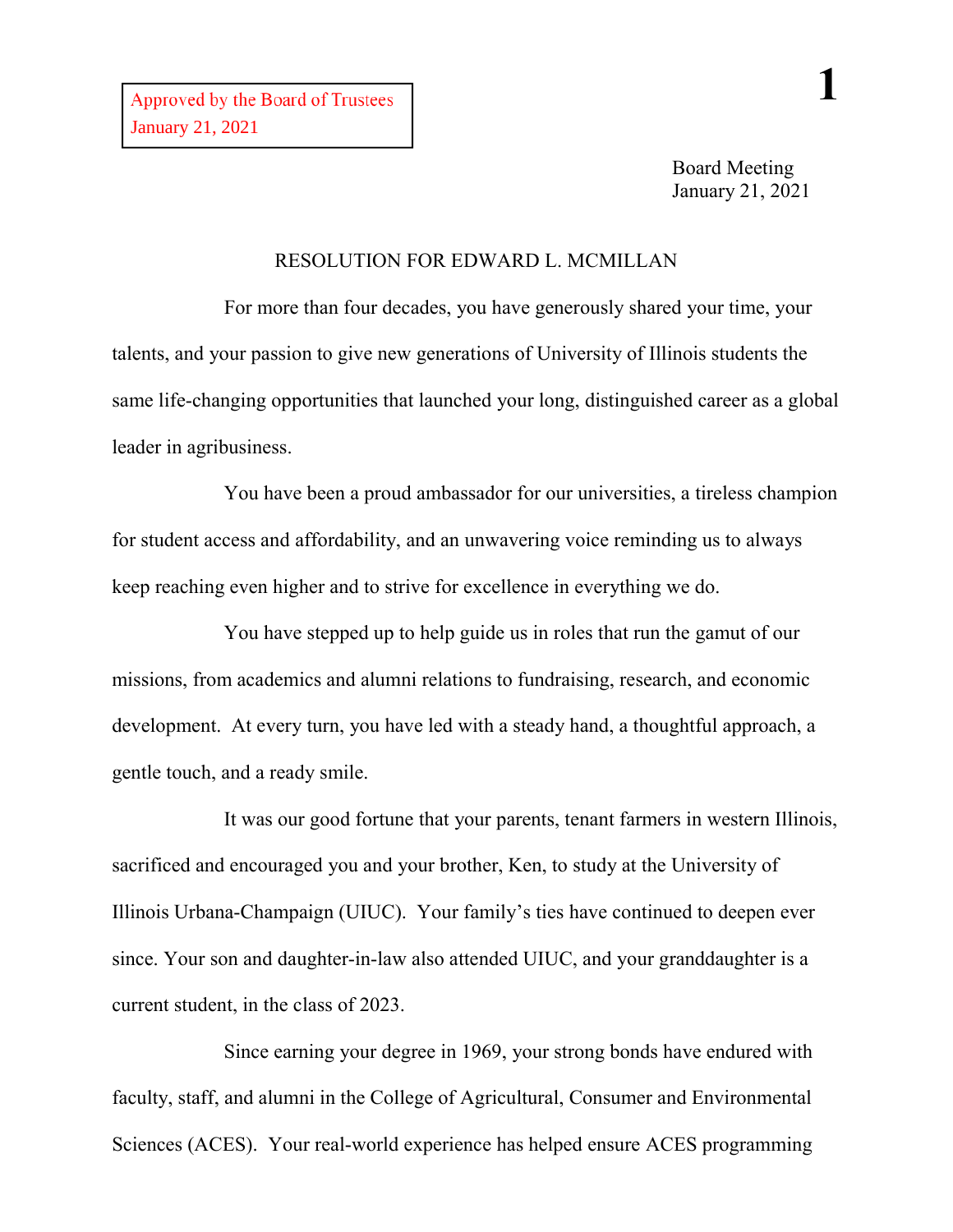remains leading-edge, and your career achievements have made you a role model for students following in your footsteps – showing them the heights that are within reach with a U of I degree.

During more than a decade as a member of the University of Illinois Board of Trustees, you helped steer the U of I System through some of the most difficult challenges of its more than 150-year history. From a global pandemic to a protracted budget impasse that siphoned away crucial state funding, we have weathered every challenge and emerged stronger, with our excellence intact.

Your leadership during two terms as board chairman reflected the commitment to students and excellence that you hold so dear. It brought the start of a five-year tuition freeze for in-state students that was the longest in a half-century, along with the ambitious Strategic Framework that has spurred the U of I System's remarkable growth over the last five years. Throughout your two terms on the board, you also brought a genuine appreciation for the people who are at the heart of our standing as a world leader, and you celebrated every positive achievement that our administrators, faculty, students, and alumni realized, encouraging the pursuit in excellence at every turn. Your counsel and support have helped guide the U of I System ever closer to its goal of becoming the best of the best – the global model for higher education in the  $21<sup>st</sup>$  century.

In the early development of the Research Park at UIUC, campus leadership turned to you to become a member of the original Board of Managers because of your expertise in the business world, and you have continued to serve on the Board throughout your time as a Trustee. Your high-level business skills also served the U of I System's economic development efforts during your years as a member and chairman of Illinois

2